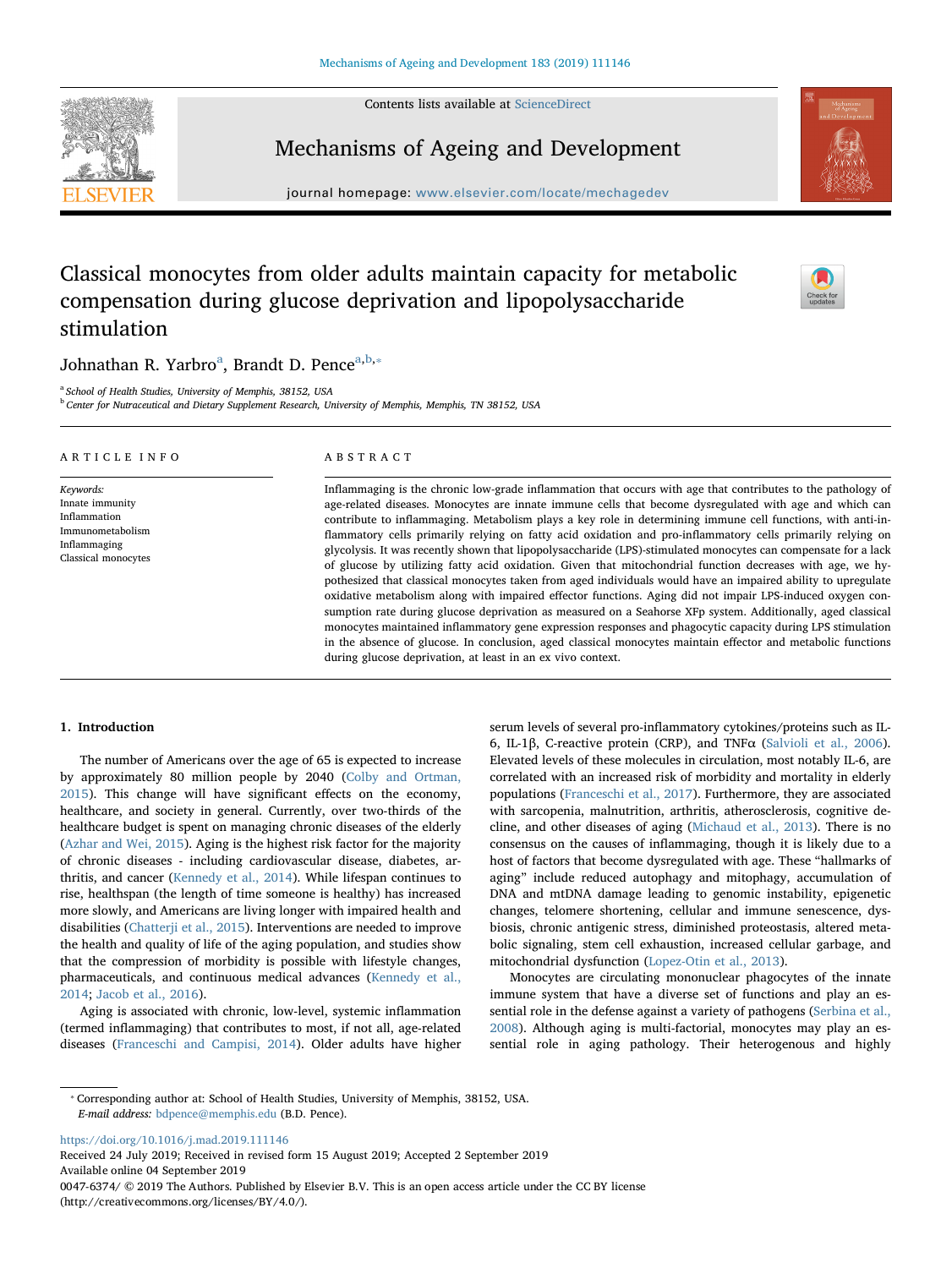<span id="page-1-0"></span>Demographic and anthropometric characteristics of subjects.

| Characteristics              | Aged $(n = 9)$                    | Young $(n = 11)$               | Probability       |
|------------------------------|-----------------------------------|--------------------------------|-------------------|
| Age, yr. (range)             | $66.6 \pm 1.4 (60 - 72)$          | $27.5 \pm 1.3$ (20-34)         | p < 0.001         |
| Height, cm (range)           | $173.8 \pm 3.0 \ (163.0 - 191.0)$ | $169.8 \pm 3.2$ (155.0-191.0)  | $p = 0.375$       |
| Weight, kg (range)           | $77.3 \pm 4.0 (54.4 - 99.8)$      | $74.8 \pm 7.5(43.4 - 133.8)$   | $p = 0.789$       |
| BMI, $\text{kg/m}^2$ (range) | $25.6 \pm 1.2$ (18.8–31.6)        | $25.7 \pm 2.0 \ (17.4 - 36.7)$ | $p = 0.980$       |
| Female, $N$ $(\%)$           | 4 (44)                            | 4(36)                          | $p = 0.714$       |
| White, $N$ $(\%)$            | 7 (78)                            | 4 (36)                         |                   |
| Black, $N$ $(\%)$            | 2(22)                             | 2(18)                          | Race: $p = 0.059$ |
| Asian, $N$ $(\%)$            | 0(0)                              | 5(45)                          |                   |
|                              |                                   |                                |                   |

yr, year; cm, centimeters; kg, kilograms; BMI, body mass index; N, number of subjects.

adaptable nature, ability to respond to pathogens and cellular garbage, communication with the adaptive immune system, and numerous defects with age make them a key contributor to inflammaging. Monocytes from older individuals have impaired migration and phagocytosis, diminished ability to activate the adaptive immune system, altered receptor expression, cytokine production, and subset proportions ([Albright et al., 2016](#page-5-11); [Pence and Yarbro, 2018\)](#page-5-12).

In response to activation, immune cells regularly change their functions dramatically. For example, monocytes activated by lipopolysaccharide (LPS) undergo vigorous cellular growth and an increased demand for the production of proteins, lipids, cytokines, and reactive oxygen species (ROS) ([Raulien et al., 2017;](#page-5-13) [Marsin et al., 2002\)](#page-5-14). This increased demand for biomolecules is associated with upregulation of glycolysis and downregulation of oxidative phosphorylation (OXPHOS), similar to the Warburg effect in cancer cells ([Rodriguez-Prados et al.,](#page-5-15) [2010\)](#page-5-15). A shift toward aerobic glycolysis is associated with pro-inflammatory phenotypes in immune cells such as dendritic cells activated by LPS [\(Krawczyk et al., 2010](#page-5-16)), M1 macrophages, and effector T cells (O'[Neill et al., 2016\)](#page-5-17). Oxidative metabolism (with limited rates of glycolysis) is associated with anti-inflammatory phenotypes as in quiescent memory T-cells, regulatory T-cells, and M2 macrophages (O'[Neill et al., 2016](#page-5-17)). The metabolic inflexibility of an immune cell can lead to increased inflammation. Macrophages are able to convert from one form to another and can switch their metabolism during inflammation from relying on glycolysis in the M1 state to relying on OXPHOS in the M2 state [\(Ravi et al., 2014\)](#page-5-18). Inhibition of OXPHOS in macrophages inhibits the expression of the M2 anti-inflammatory phenotype ([Vats et al., 2006](#page-5-19)). Therefore, diminished mitochondrial function is presumed to affect the function and phenotype of certain immune cells.

Aging has been shown to cause decreased mitochondrial function with an estimated decline of 8% in ATP producing capacity per decade ([Payne and Chinnery, 2015\)](#page-5-20). This decrease in function is thought to be largely caused by mitochondrial DNA (mtDNA) mutations, which occur at an estimated rate of 15x that of the nuclear genome ([Payne and](#page-5-20) [Chinnery, 2015\)](#page-5-20). Since mitochondrial dysfunction is impaired it is reasonable to assume that many cell types in older individuals must produce more energy through non-oxidative metabolism. Aged mice have been shown to have increased lactate and reduced glycolytic intermediates in muscle and liver tissue which suggest an increased reliance on anaerobic glycolysis [\(Houtkooper et al., 2011](#page-5-21)). Whether or not mitochondrial dysregulation is a primary cause of age-related monocyte dysfunction has yet to be determined, though we've recently provided evidence that aging impairs maximal and spare mitochondrial respiratory capacity in classical monocytes isolated from humans ([Pence and Yarbro, 2018\)](#page-5-12).

Raulien and colleagues recently showed that in the deprivation of glucose (as is often the case in tissues with inflammation) ([Balbir-](#page-5-22)Gurman [et al., 2006](#page-5-22); [Chow and Troy, 2014\)](#page-5-23), LPS-stimulated monocytes are able to switch from aerobic glycolysis to OXPHOS while maintaining their effector functions [\(Raulien et al., 2017](#page-5-13)). This switch is regulated by AMP-activated protein kinase (AMPK) which stimulates

catabolic pathways including fatty acid oxidation, autophagy, and mitochondrial biogenesis [\(Raulien et al., 2017\)](#page-5-13). Since we have previously demonstrated mitochondrial dysfunction in monocytes ([Pence and](#page-5-12) [Yarbro, 2018\)](#page-5-12), we hypothesized that aging would result in a reduced ability to upregulate oxidative metabolism when glucose in unavailable following LPS-stimulation and that this would be associated with reduced inflammation and phagocytic capacity.

#### 2. Methods

### 2.1. Participants

This study was approved by and conducted in accordance with the Institutional Review Board at the University of Memphis (protocol #4361). All subjects completed a written informed consent document. Males and females between the ages of 18–35 were recruited for the young group, which consisted of 11 subjects total. Males and females between the ages of 60–80 were recruited for the aged group, which consisted of 9 subjects total. Demographic and Anthropometric data of the subjects can be seen in [Table 1.](#page-1-0) All subjects were recruited from the surrounding Memphis area via word-of-mouth, email, or flyers. Exclusion criteria included subjects who had diagnosed conditions that can affect metabolic or immune function. This includes obesity (BMI > 30), cardiovascular disease, diabetes, hypertension, chronic fatigue syndrome, mitochondrial diseases, autoimmune diseases, etc. All subjects completed a questionnaire to determine eligibility, which asked for health history, list of medications and supplements, major illnesses or hospitalizations within the last two years, and exercise type/frequency. Subjects visited the lab in a fasted state, up to 6 times, and had 8–16 mL of blood taken by venipuncture into 1–2 EDTA vacutainer tubes per visit for monocyte isolation.

#### 2.2. Monocyte isolation and metabolic flexibility assay

CD14+CD16- classical monocytes were isolated from whole blood via magnetic sorting by negative selection using Stemcell Technologies' EasySep Direct Human Monocyte Isolation Kit. CD16+ intermediate and nonclassical monocytes were excluded to prevent bias as monocyte subset proportions change with age ([Pence and Yarbro, 2018](#page-5-12)). After isolation the classical monocytes were counted using EMD Millipore's Scepter 2.0 cell counter for use in downstream assays. The Agilent Seahorse XFp Analyzer was used to test the metabolic flexibility of the freshly isolated classical monocytes. The Seahorse analyzer measures the oxygen consumption rate (OCR) and extra-cellular acidification rate (ECAR) of the sample. OCR is an indicator of OXPHOS and ECAR is an indicator of glycolysis. 50 μL of monocytes were seeded into the Seahorse plates at  $1.5 \times 10^5$  cells per well (B–G) along with 130 µL XF media (DMEM, pyruvate, glutamine), and either glucose or no glucose. 20 μL of 100 ng/mL LPS was added to the injection port of three wells containing glucose (B–D), three wells without glucose (E–G), and two wells (A, H) consisting of no cells, but XF media, which are used as blanks. After injection, the final concentration of LPS was 10 ng/mL.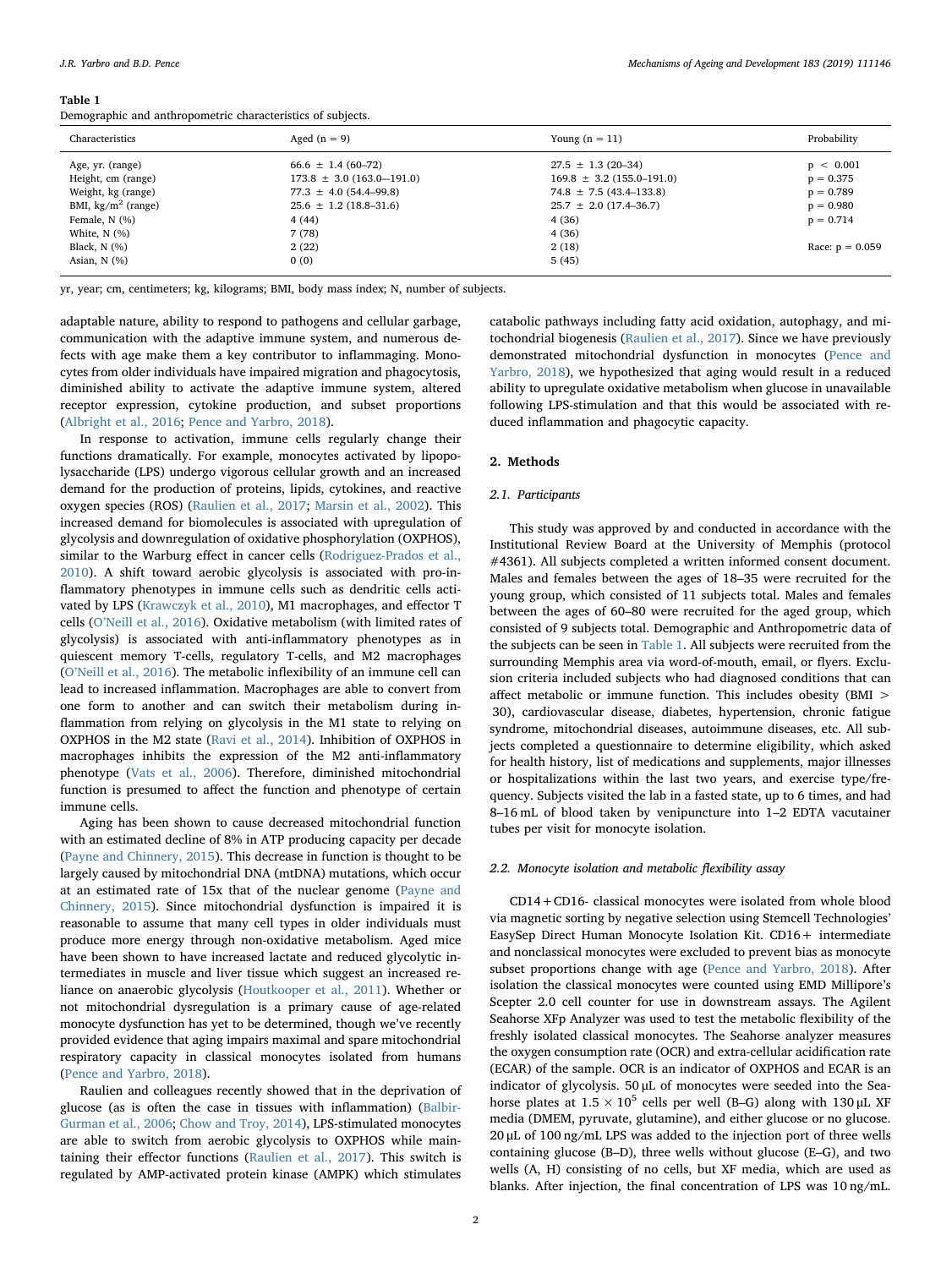The Seahorse plates were incubated for 60 min at 37 °C in a non−CO<sub>2</sub> incubator to de-gas the plate. The Seahorse machine was then run for 150 min (30 min prior to LPS injection and 120 min post-LPS injection) to measure the acute response in OCR and ECAR of the monocytes activated by LPS in media with or without glucose. This protocol was adapted from a previous report [\(Raulien et al., 2017\)](#page-5-13). The difference between pre- and maximal post-LPS metabolic response was compared between aged and young to determine whether aging affected the magnitude of the response. To determine differences in the kinetic response area under the curve (AUC) was calculated by the trapezoidal method. This data was used to compare the metabolic flexibility of isolated monocytes between the aged and young groups. Wells B–G of the Seahorse plate were imaged using a microscope at 10x magnification to confirm cell adherence and for use in cell number normalization when doing data analysis. After completion, wells B–G received 100 μL of TRIzol, pooled by group (+ or - glucose) and were stored in a −80 °C freezer for later RNA quantification using Real-Time polymerase chain reaction (qPCR). A detailed Seahorse protocol is available on protocols.io ([Pence, 2018](#page-5-24)), which was modified in this case to omit glucose in the media.

#### 2.3. Phagocytosis assay

To test potential differences in monocyte effector function between young and aged classical monocytes, a phagocytosis assay was used in the presence and absence of glucose. The assay uses latex beads coated with fluorescently labeled IgG to quantify phagocytosis in vitro and was measured using the Attune Nxt flow cytometer. Classical monocytes were isolated as above and added to 2 mL tubes at a concentration of  $5 \times 10^5$  cells. The 2 groups consisted of XF media without glucose, and LPS + XF media without glucose. After 30 min of incubation at 37 °C with 5%  $CO<sub>2</sub>$ , 1 µL phagocytotic beads was added. After another hour of incubation 20 μL anti-CD14-PE antibody was added. After another 30 min of incubation the cells were washed with PBS and resuspended in 400 μL PBS then analyzed with the Attune Nxt flow cytometer to determine the mean fluorescence intensity (MFI, the average amount of beads phagocytosed) and percentage of beads (% gated) phagocytosed by classical monocytes.

#### 2.4. Cytokine expression quantification using qPCR

To test differences in gene expression of 4 cytokines (IL-1β, IL-6, TNFα, IL-10), qPCR was performed on monocyte lysates from the Seahorse assay as we have previously described [\(Pence and Yarbro,](#page-5-25) [2019\)](#page-5-25). Relative expression levels were calculated using the comparative CT method using β2 microglobulin (B2M) as a control. B2M was picked as a control as there is evidence suggesting it's the most stable reference gene in LPS-stimulated monocytes [\(Piehler et al., 2010](#page-5-26)).

#### 2.5. Statistical analysis

Statistical analysis was performed using R software (R v. 3.5.1). Categorical demographic data was analyzed by chi-square test (sex, race). Continuous demographic and anthropometric data (age, height, weight, body mass index) were analyzed by independent-samples t-test between young and older subjects. For metabolic parameters all data followed a normal distribution according to Shaprio-Wilk tests. However, only difference in OCR (max-min) between groups had equal variances according to Levene's test. Therefore independent-samples ttest was only used to calculate difference in OCR for metabolic parameters. Due to the unequal variances for the remaining parameters (max OCR, min OCR, area under the curve (AUC) kinetic OCR response) Mann-Whitney U tests were performed to test for significance between groups. For cytokine gene expression data at least 1 group for all genes did not meet the criteria for approximating normal distribution according to Shaprio-Wilk test, although all genes displayed equal

variance between groups according to Levene's test. Therefore, Mann-Whitney U tests were performed to test for significance between groups. For phagocytosis, all data met criteria for normal distribution and equality of variances according to Shapiro-Wilk and Levene's test. Between group differences were determined by  $2 \times 2$  (Condition x Group) ANOVA. As is standard, a p value < 0.05 was considered significant. Reported results are mean ± SEM.

#### 3. Results

# 3.1. Data availability

The datasets and analytical scripts supporting the conclusions of this article are available in the FigShare repository [\(Pence, 2019\)](#page-5-27).

# 3.2. Subject characteristics

Subject demographics and anthropometric data are shown in [Table 1](#page-1-0). There was a total of 9 subjects in the aged group and 11 subjects in the young group. Besides age, the two groups did not differ significantly on other demographic or anthropometric data. All subjects are the same individuals as those reported in our previous paper as cohort 2 [\(Pence and Yarbro, 2019](#page-5-25)).

# 3.3. Metabolic flexibility assay, cytokine expression, and phagocytic capacity

To determine the effect aging had on the ability to upregulate oxidative metabolism in glucose-deprived classical monocytes after acute (10 ng/mL) LPS-stimulation, we performed a Seahorse assay adapted from a previous report ([Raulien et al., 2017\)](#page-5-13). Aging had no significant effects on any of the calculated measures for metabolic flexibility, cytokine expression, or phagocytic capacity in CD14+CD16- monocytes. The oxygen consumption rate  $(OCR)$  — an indicator of aerobic respiration through OXPHOS — response to LPS in glucose-deprived monocytes was slightly higher across all timepoints in the aged group, though this difference was not significant ([Fig. 1](#page-3-0)a). The extracellular acidification rate (ECAR) — an indicator of glycolysis — response to LPS in glucose-deprived monocytes also showed no significant difference between groups [\(Fig. 1b](#page-3-0)). Aging had no significant effect on any of the calculated oxidative metabolic parameters [\(Fig. 1c](#page-3-0) & d) including maximum OCR ( $p = 0.3312$ ), minimum OCR ( $p = 0.3702$ ), the difference between them ( $p = 0.2206$ ), and OCR kinetics as measured by area under the curve (AUC) ( $p = 0.3312$ ). For reference purposes for readers unfamiliar with Seahorse assays, we have also included representative results from an LPS response assay including glucose, demonstrating that OCR is decreased ([Fig. 1](#page-3-0)e) and ECAR is increased ([Fig. 1f](#page-3-0)) following LPS stimulation if glucose is present. Aging also had no significant effects on measures of cytokine expression in monocytes in response to LPS ([Fig. 1g](#page-3-0)) for IL-10 ( $p = 0.5675$ ), IL-6 ( $p = 0.8421$ ), TNF $\alpha$  (p = 0.9048), or IL-1 $\beta$  (p = 0.7802) at 2 h post-stimulation.

Phagocytic capacity, as measured by percentage in the positive gate, was tested in glucose-deprived classical monocytes [\(Fig. 2\)](#page-4-0). An example of the gating strategies used to isolate classical monocytes ([Fig. 2](#page-4-0)a) and to calculate percentage positive for beads [\(Fig. 2b](#page-4-0)) are shown. Aging had no significant effect on the mean fluorescence intensity (MFI) in LPS-stimulated ( $p = 0.748$ , [Fig. 2c](#page-4-0)) or unstimulated ( $p = 0.1396$ , [Fig. 2](#page-4-0)c) glucose-deprived classical monocytes. Similarly, aging had no significant effect on percentage of cells in the positive gate ([Fig. 2d](#page-4-0)) in LPS-stimulated ( $p = 0.234$ ) or unstimulated ( $p = 0.674$ ) glucose-deprived classical monocytes. There was a significant main effect whereby LPS stimulation increased MFI ( $p = 0.003$ ). Likewise, there was a nearsignificant main effect of LPS stimulation on percentage of cells in the positive gate ( $p = 0.053$ ).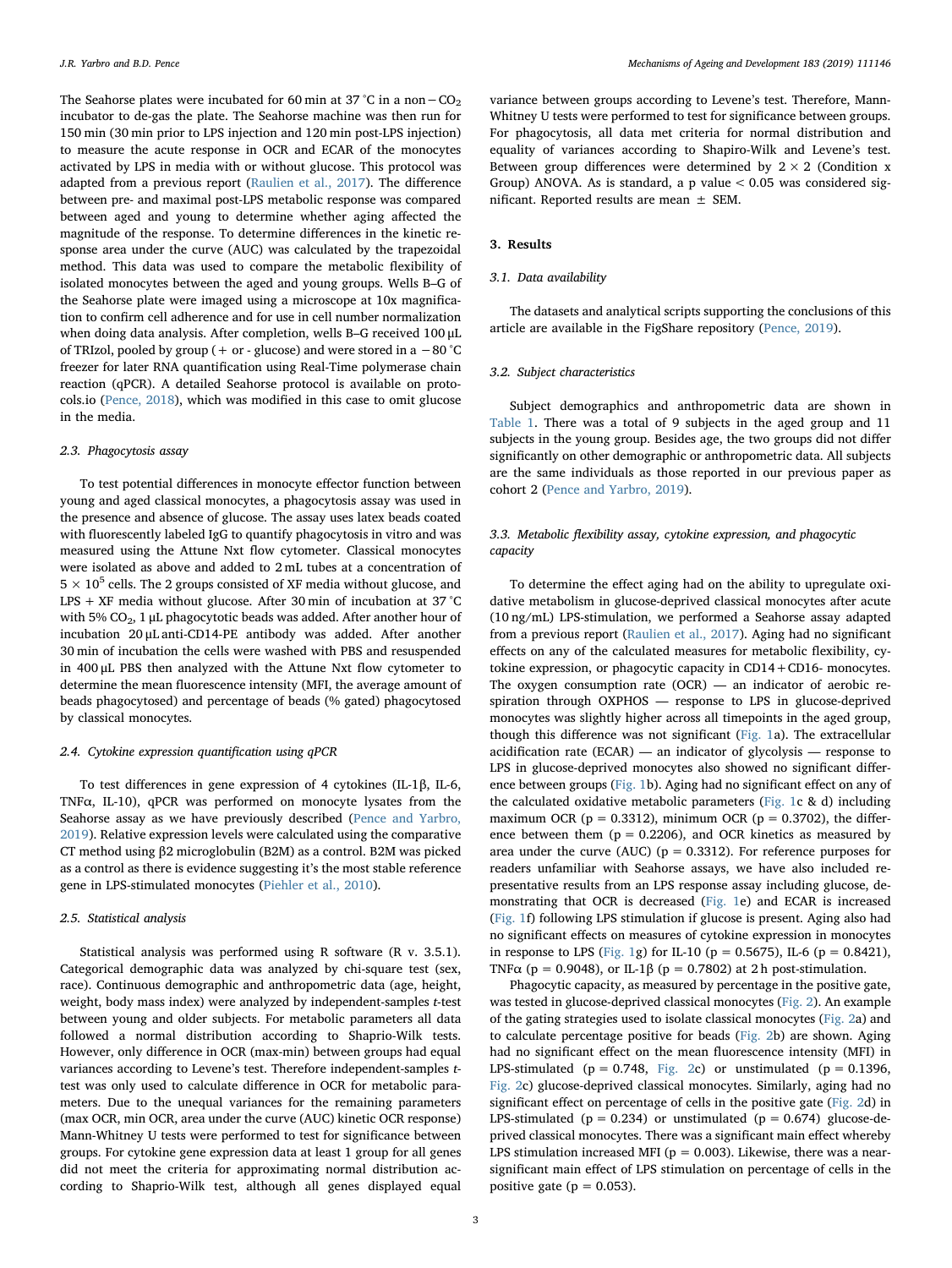<span id="page-3-0"></span>

Fig. 1. Metabolic responses to acute (2 h, 10 ng/mL) LPS-stimulation in glucose-deprived CD14+CD16- classical monocytes. (A). Oxygen consumption response (OCR) to LPS in older and younger subjects. (B). Glycolytic response to LPS. (C). Calculated values for respiratory parameters. (D). Kinetic OCR response (AUC: area under the curve). (E) Representative Seahorse assay from one young subject, showing the OCR response to LPS if glucose is available. (F) Representative ECAR response to LPS if glucose is available. (G). Cytokine gene expression.

# 4. Discussion

Monocytes switch from oxidative phosphorylation to aerobic glycolysis when activated by LPS to carry out their effector functions, which is dependent on the availability of glucose and glutamine. Monocytes routinely experience a variety of different microenvironments and must be metabolically flexible to retain their functions. In circulation glucose is readily available, but in areas with inflammation glucose is often drastically reduced, and monocytes must compensate through catabolic processes such as fatty acid oxidation and autophagy ([Raulien et al., 2017\)](#page-5-13). AMPK is the critical regulator orchestrating this metabolic switch, which provides fatty acids to the mitochondria through downstream effects [\(Ravi et al., 2014](#page-5-18)). Decreased mitochondrial function is known to occur in many cell types with age [\(Payne and](#page-5-20) [Chinnery, 2015\)](#page-5-20), and we have previously provided evidence for reduced mitochondrial function in classical monocytes with aging —

namely that aging impairs mitochondrial maximal respiration and spare capacity ([Pence and Yarbro, 2018\)](#page-5-12).

We hypothesized that classical monocytes from aged individuals would have reduced ability to upregulate oxidative metabolism when glucose is unavailable due to decreased mitochondrial function, and that this inflexibility would impair their inflammatory responses and hamper their ability to perform phagocytosis. In this study, we report no significant differences between aged and young groups in any of the calculated effector or metabolic functions in LPS-stimulated glucosedeprived classical monocytes. There were no significant differences in the ability of glucose-deprived classical monocytes to upregulate oxidative metabolism, or in the expression of IL-10, IL-6, TNFα, or IL-1β during acute LPS activation ex vivo. Additionally, we found aging has no significant effect on ex vivo phagocytic capacity in classical monocytes, regardless of the availability of glucose or whether they were activated by LPS. The differences in mitochondrial respiration in aged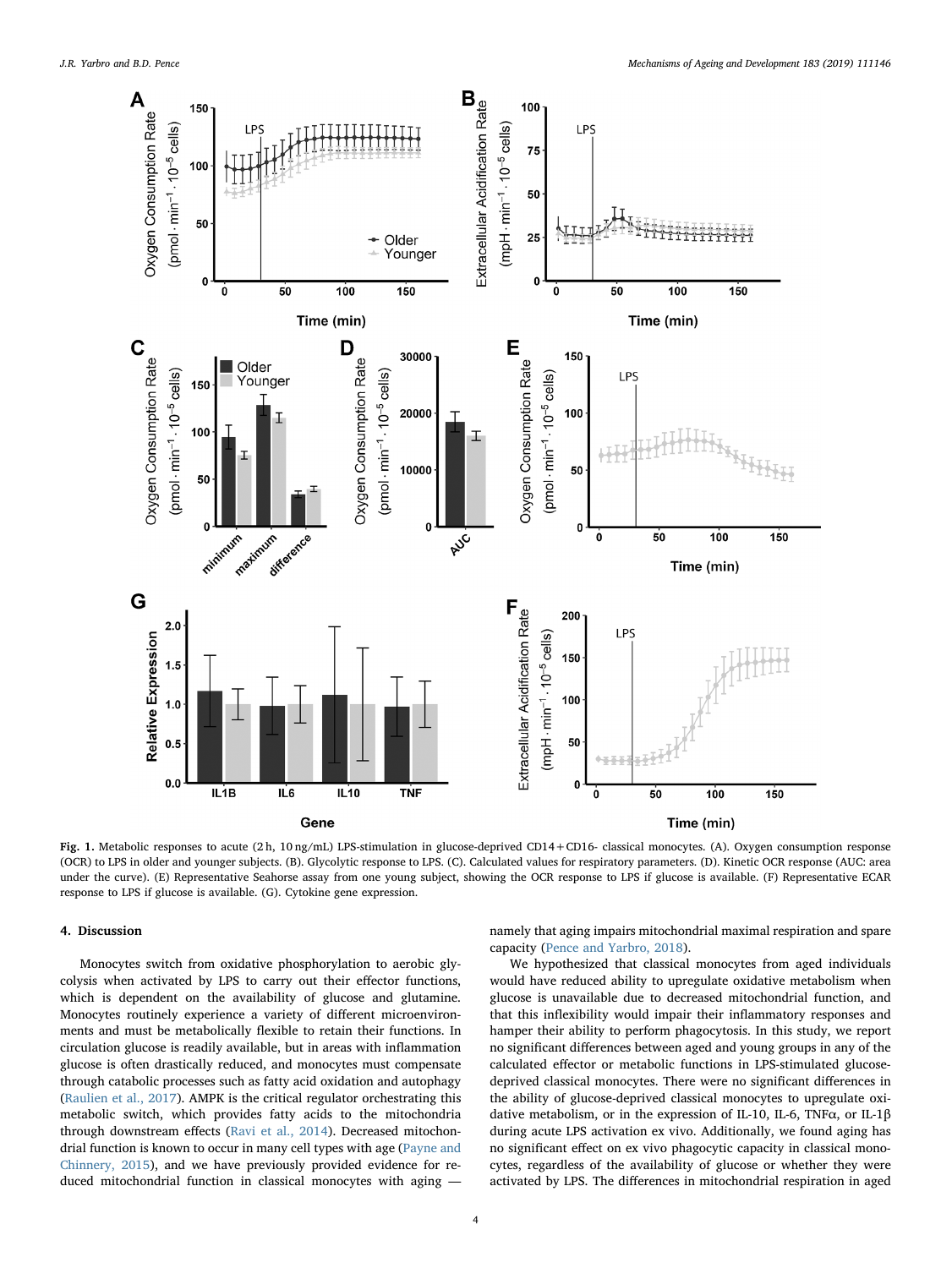<span id="page-4-0"></span>

Fig. 2. Phagocytic activity in glucose-deprived CD14+CD16- classical monocytes. (A). Example of monocyte gating strategy. Top right graph shows percentage of  $CD14 +$  cells within gate. (B). Example of percentage positive for beads phagocytosed by  $CD14 +$  cells. (C). Mean fluorescence intensity in acute (10 ng/ml) LPSstimulated, or media only classical monocytes in older and younger subjects. (D). Percentage positive for beads by acute LPS-stimulated, or media only classical monocytes in older and younger subjects.

monocytes that we previously reported [\(Pence and Yarbro, 2018](#page-5-12)) were only under maximizing conditions (via stimulation by the OXPHOS uncoupler FCCP, which increases OCR to maximum), and thus normal conditions are likely not severe enough to cause any noticeable impairments in mitochondrial metabolism.

There are several potential reasons why we observed no differences in this study. We previously corroborated evidence that alterations in monocyte subset proportions occur with age ([Pence and Yarbro, 2018](#page-5-12)). CD14+CD16- classical monocytes are reduced, while CD14+CD16+ intermediate and CD14dimCD16+ nonclassical monocytes are increased with age. Our monocyte isolation technique removes CD16+ monocytes and thus only included the classical monocyte subset. This was done to prevent biased results, as CD16+ monocytes have generally shown to be more pro-inflammatory and are more prone to senescence [\(Ong et al., 2018\)](#page-5-28). Furthermore, monocyte subsets have been shown to display varying responses to LPS [\(Aguilar-Ruiz et al., 2011](#page-5-29)).

Isolating all monocyte subsets therefore may have yielded different results, and it would be interesting to see a similar experiment with respect to metabolic flexibility performed with CD16+ monocytes only, to see if there are intrinsic changes in CD16+ monocytes with age.

Monocytes also have varying responses to different types of pattern recognition receptors (PRR). Activation by Pam3CysSK4, a TLR2 agonist, shows significant differences in TCA cycle, OXPHOS, and lipid metabolism compared to activation by LPS in glucose-fueled monocytes ([Lachmandas et al., 2016\)](#page-5-30). Therefore, activation of PRRs other than TLR4 may have given different results. Additionally, in this study we assessed only gene expression at 2 h post-LPS stimulation. Gene expression at additional time points, or characterization of protein expression, may yield additional information. For the phagocytosis assay, FITC-conjugated latex beads may in some instances stick to the outside of the cells, giving a false positive reading even though the particle has not been phagocytosed. The use of pH sensitive fluorescent reporters